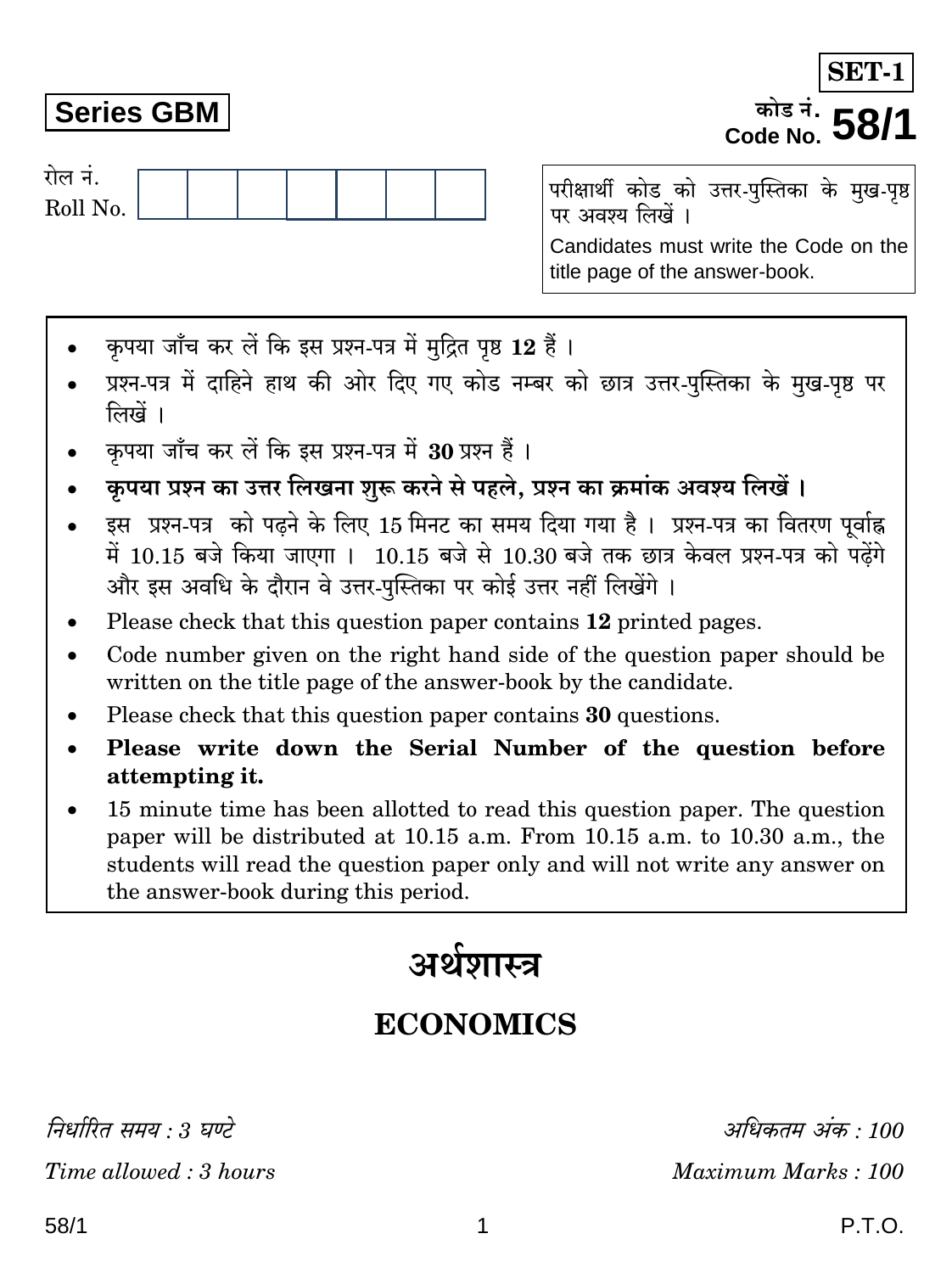#### सामान्य निर्देश:

- दोनों खण्डों के **सभी** प्रश्न अनिवार्य हैं ।  $(i)$
- प्रत्येक प्रश्न के निर्धारित अंक उसके सामने दिए गए हैं ।  $(ii)$
- प्रश्न संख्या 1 5 तथा 16 20 अति लघृत्तरात्मक प्रश्न हैं. जिनमें प्रत्येक का 1 अंक है ।  $(iii)$ इनका प्रत्येक का उत्तर **एक वाक्य** में ही अपेक्षित है ।
- प्रश्न संख्या 6 8 और 21 23 लघुत्तरात्मक प्रश्न हैं, जिनमें प्रत्येक के 3 अंक हैं ।  $(iv)$ प्रत्येक का उत्तर सामान्यतः 60 शब्दों से अधिक नहीं होना चाहिए ।
- प्रश्न संख्या 9 11 और 24 26 भी लघुत्तरात्मक प्रश्न हैं, जिनमें प्रत्येक के 4 अंक हैं ।  $(v)$ प्रत्येक का उत्तर सामान्यतः 70 शब्दों से अधिक नहीं होना चाहिए ।
- प्रश्न संख्या 12 15 और 27 30 दीर्घ उत्तरात्मक प्रश्न हैं. जिनमें प्रत्येक के 6 अंक  $(vi)$ हैं । प्रत्येक का उत्तर सामान्यतः 100 शब्दों से अधिक नहीं होना चाहिए ।
- उत्तर संक्षिप्त तथा तथ्यात्मक होने चाहिए तथा यथासंभव ऊपर दी गई शब्द सीमा के अंतर्गत  $(iii)$ ही दिए जाने चाहिए ।

#### **General Instructions:**

- $(i)$ **All** questions in both the sections are compulsory.
- $(ii)$ Marks for questions are indicated against each question.
- $(iii)$ Question Nos.  $1 - 5$  and  $16 - 20$  are very short-answer questions carrying 1 mark each. They are required to be answered in **one sentence** each.
- $(iv)$ Question Nos.  $6-8$  and  $21-23$  are short-answer questions carrying 3 marks each. Answers to them should normally not exceed 60 words each.
- Question Nos.  $9 11$  and  $24 26$  are also short-answer questions  $(v)$ carrying 4 marks each. Answers to them should normally not exceed **70** words each.
- $(vi)$ Question Nos.  $12 - 15$  and  $27 - 30$  are long-answer questions carrying 6 marks each. Answers to them should normally not exceed 100 words each.
- Answers should be brief and to the point and the above word limits  $(vii)$ should be adhered to as far as possible.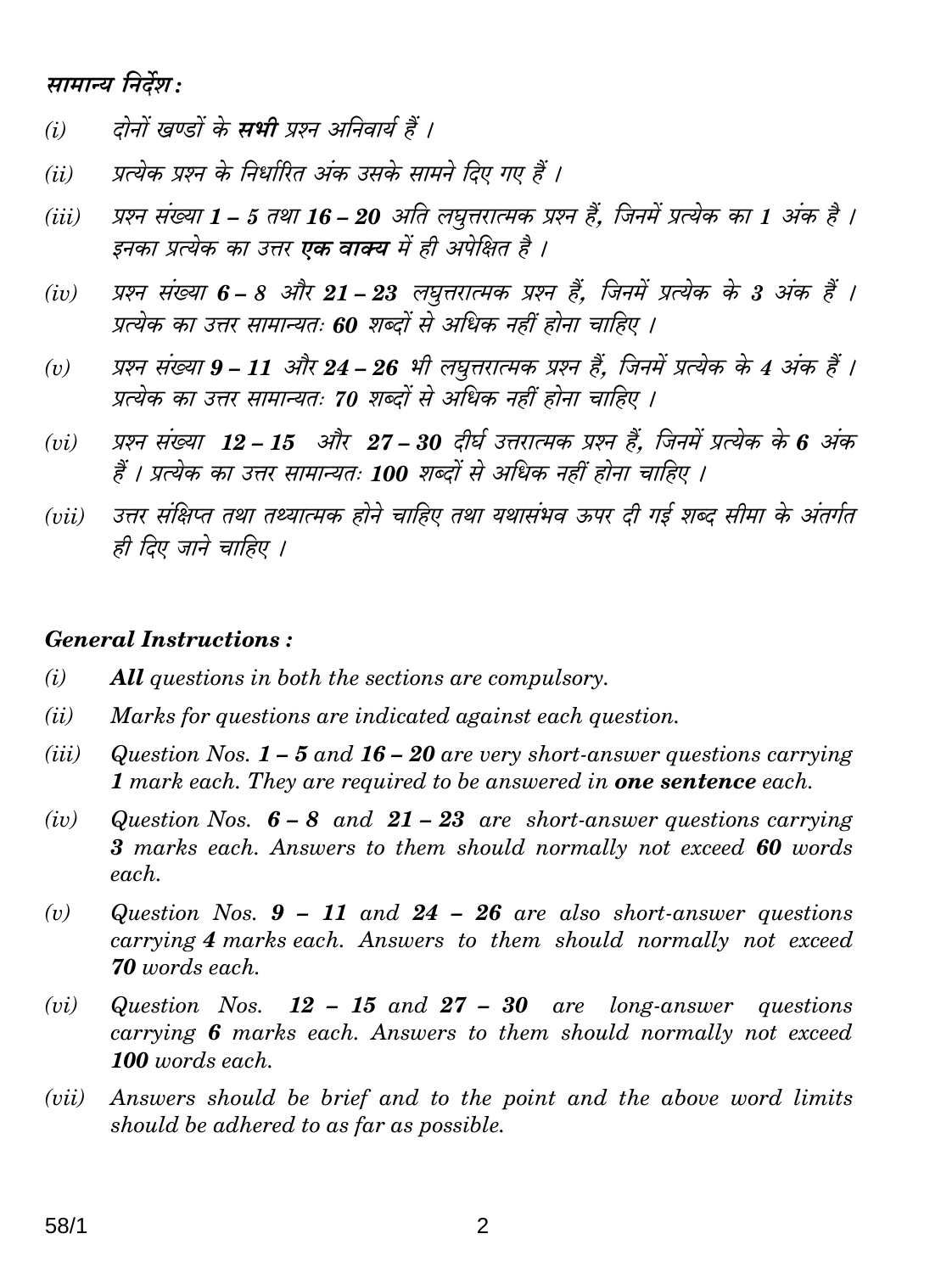#### **SECTION A**

- एक वस्तु की माँग के बारे में कोई भी वक्तव्य पूर्ण माना जाता है जब उसमें निम्नलिखित का 1. ज़िक्र हो (सही विकल्प चुनिए):
	- (अ) वस्त की कीमत
	- (ब) वस्त की मात्रा
	- (स) समय अवधि
	- उपर्युक्त सभी  $(5)$

Any statement about demand for a good is considered complete only when the following is/are mentioned in it (Choose the correct alternative):

- $(a)$ Price of the good
- (b) Quantity of the good
- $\epsilon$ Period of time
- All of the above  $(h)$
- व्यय विधि द्वारा एक वस्तु की माँग को बेलोच उस स्थिति में कहा जाता है जब यदि (सही  $2.$ विकल्प चुनिए)
	- वस्तु की क़ीमत गिरती है, तो इस पर व्यय बढता है  $(3)$
	- वस्तु की क़ीमत गिरती है. तो इस पर व्यय घटता है  $(\overline{a})$
	- वस्तू की क़ीमत गिरती है, तो इस पर व्यय वही रहता है  $(\overline{H})$
	- वस्तु की क़ीमत बढ़ती है, तो इस पर व्यय घटता है  $(5)$

Demand for a good is termed inelastic through the expenditure approach when if (Choose the correct alternative)

- $(a)$ Price of the good falls, expenditure on it rises
- Price of the good falls, expenditure on it falls (b)
- Price of the good falls, expenditure on it remains unchanged  $(c)$
- (d) Price of the good rises, expenditure on it falls
- अनधिमान वक्र की परिभाषा दीजिए । 3. Define indifference curve.

 $\mathcal{I}_{\mathcal{I}}$ 

 $\mathcal{I}$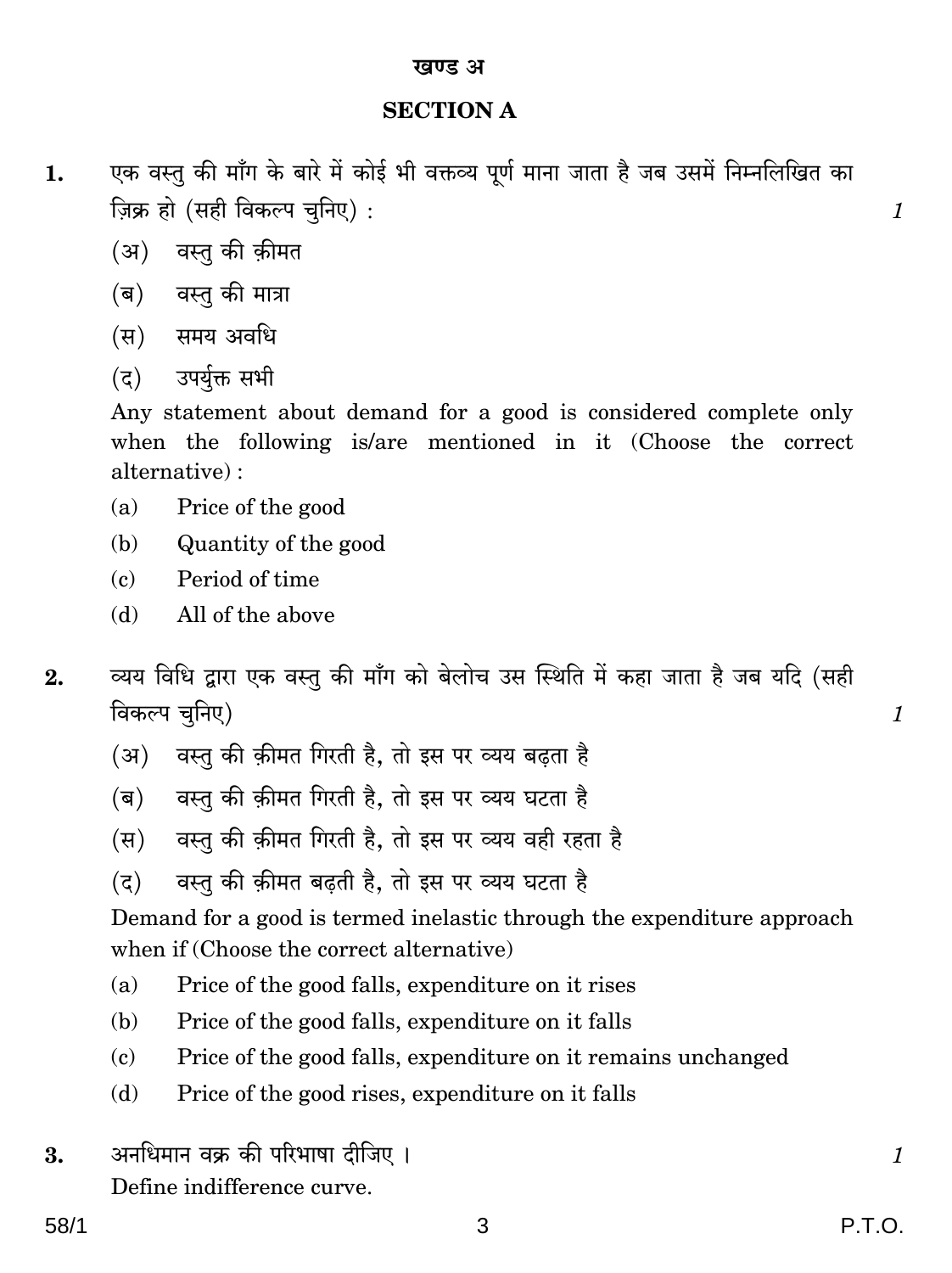एक विक्रेता का बाज़ार क़ीमत पर कोई प्रभाव *नहीं* होता (सही विकल्प चुनिए) 4.

- (अ) पर्ण प्रतियोगिता में
- (ब) एकाधिकार में
- एकाधिकारात्मक प्रतियोगिता में (स)
- उपर्यक्त सभी में  $(5)$

A seller **cannot** influence the market price under (Choose the correct alternative)

 $\mathcal{I}_{\mathcal{L}}$ 

- Perfect competition  $(a)$
- (b) Monopoly
- Monopolistic competition  $\epsilon$
- All of the above  $(d)$
- एकाधिकारात्मक प्रतियोगिता की कोई एक विशेषता बताइए । 5.  $\mathcal{I}_{\mathcal{L}}$ State any one feature of monopolistic competition.
- उत्पादन संभावना सीमा का अर्थ और इसकी विशेषताएँ बताइए । 6. 3 Give the meaning and characteristics of production possibility frontier.
- "कैसे उत्पादन करें" की समस्या समझाइए । 7. 3 Explain the problem of "how to produce".
- एक वस्तु की 'माँग में वृद्धि' और 'माँग-मात्रा में वृद्धि' के बीच भेद कीजिए । 8. 3 अथवा 'बजट सैट' और 'बजट रेखा' के अर्थ समझाइए । 3

Distinguish between 'increase in demand' and 'increase in quantity demanded' of a good.

#### OR.

Explain the meaning of 'Budget set' and 'Budget line'.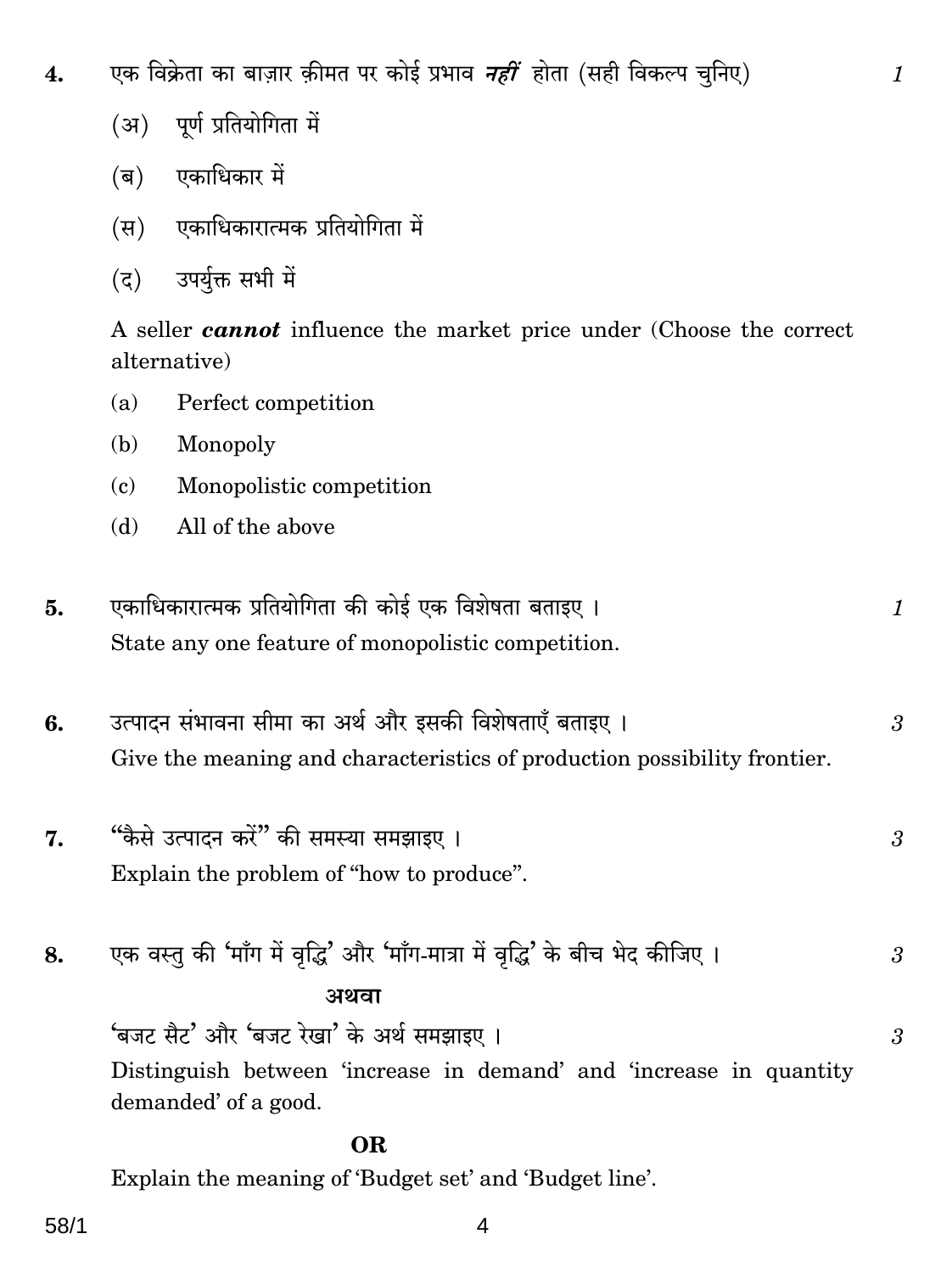एक संख्यात्मक उदाहरण की सहायता से ह्रासमान सीमांत प्रतिस्थापन दर का अर्थ 9. समझाइए ।

Explain with the help of a numerical example, the meaning of diminishing marginal rate of substitution.

बाज़ार पूर्ति की परिभाषा दीजिए । 'आगतों की क़ीमत' कारक की व्याख्या कीजिए जिसके 10. कारण पूर्ति में परिवर्तन हो सकते हैं।

#### अथवा

जब केवल एक आगत की इकाइयों की मात्रा बढाई जाती है और अन्य आगतों को स्थिर रखा जाता है, तो सीमांत उत्पाद और कुल उत्पाद का क्या व्यवहार होगा ? बताइए । Define market supply. Explain the factor 'input prices' that can cause a change in supply.

#### OR.

Give the behaviour of marginal product and total product as more and more units of only one input are employed while keeping other inputs as constant.

पूर्ण प्रतियोगिता की "बाज़ार के बारे में पूर्ण ज्ञान" विशेषता की व्याख्या कीजिए । 11. Explain "perfect knowledge about the markets" feature of perfect competition.

जब एक वस्तु की क़ीमत ₹ 10 प्रति इकाई से बढ़कर ₹ 12 प्रति इकाई होती है, तो इसकी 12. माँग-मात्रा 20 प्रतिशत कम हो जाती है । इसकी माँग की कीमत लोच का परिकलन कीजिए । यदि इसकी क़ीमत ₹ 10 प्रति इकाई से बढ़कर ₹ 13 प्रति इकाई हो जाए, तो इसकी माँग-मात्रा में कितने प्रतिशत परिवर्तन होगा ? When the price of a good rises from  $\overline{\tau}$  10 per unit to  $\overline{\tau}$  12 per unit, its quantity demanded falls by 20 percent. Calculate its price elasticity of demand. How much would be the percentage change in its quantity demanded, if the price rises from  $\overline{\tau}$  10 per unit to  $\overline{\tau}$  13 per unit?

 $\overline{\mathcal{A}}$ 

 $\overline{4}$ 

 $\boldsymbol{\varLambda}$ 

 $\overline{4}$ 

6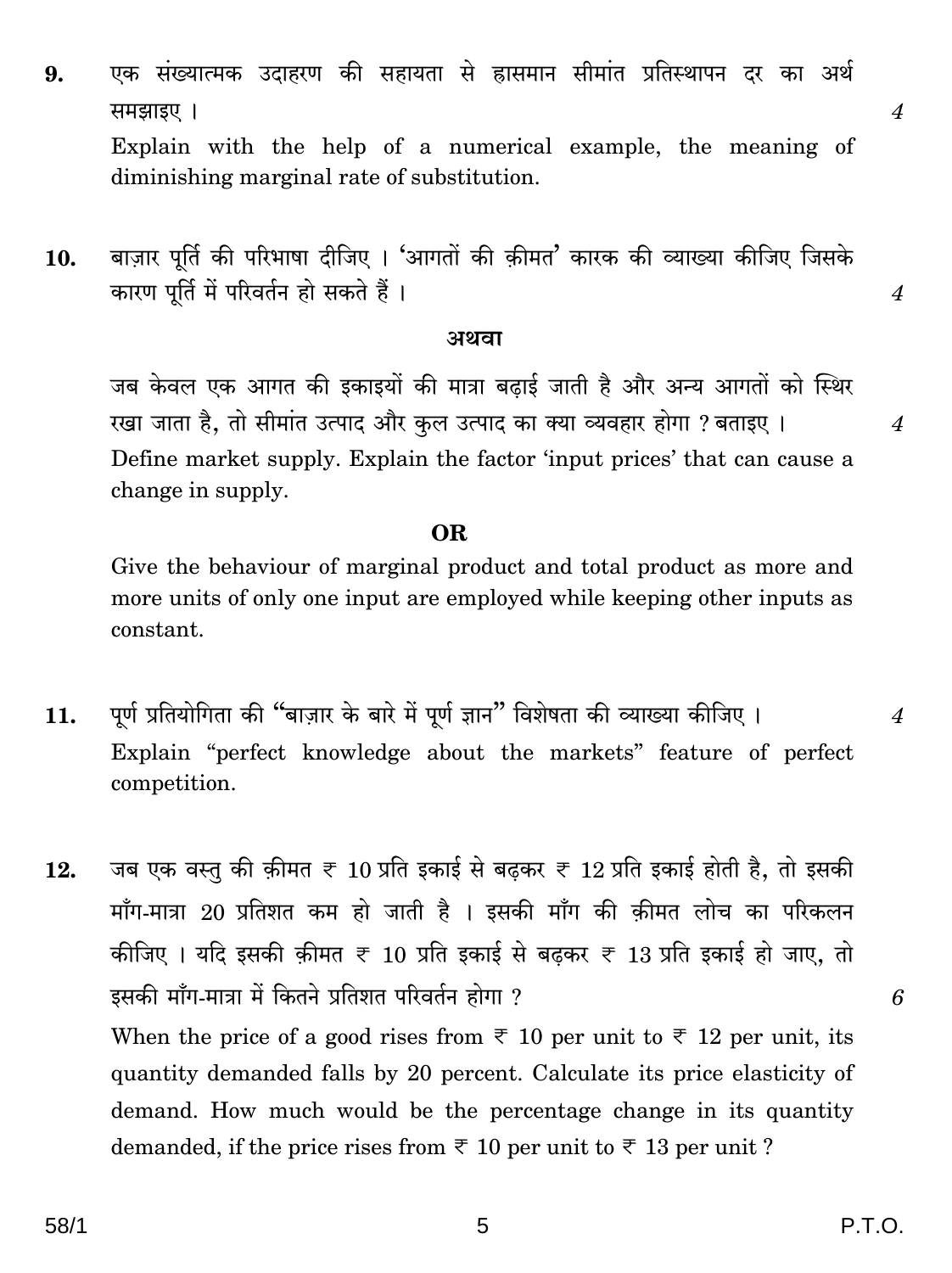#### निम्नलिखित तालिका को पूरा कीजिए: 13.

| उत्पादन<br>(इकाइयाँ) | औसत<br>स्थिर             | सीमांत<br>लागत $(\bar{\tau})$ | औसत<br>परिवर्ती          | औसत<br>लागत $(\bar{\tau})$ |
|----------------------|--------------------------|-------------------------------|--------------------------|----------------------------|
|                      | लागत $(\overline{\tau})$ |                               | लागत $(\overline{\tau})$ |                            |
|                      | 60                       | 20                            | $\cdots$                 | .                          |
| $\overline{2}$       | .                        | $\cdots$                      | 19                       | .                          |
| 3                    | 20                       | $\cdots$                      | 18                       | .                          |
| 4                    | $\cdots$                 | 18                            |                          | .                          |
| 5                    | 12                       | $\cdots$                      | .                        | 31                         |

Complete the following table:

| Output<br>(units) | Average<br>Fixed<br>Cost $(\overline{\tau})$ | Marginal<br>Cost $(\overline{\tau})$ | Average<br>Variable<br>Cost $(\overline{\tau})$ | Average<br>Cost $(\overline{\tau})$ |
|-------------------|----------------------------------------------|--------------------------------------|-------------------------------------------------|-------------------------------------|
|                   | 60                                           | 20                                   | .                                               |                                     |
| $\overline{2}$    |                                              |                                      | 19                                              |                                     |
| 3                 | 20                                           | .                                    | 18                                              | .                                   |
|                   |                                              | 18                                   |                                                 |                                     |
| 5                 | 12                                           |                                      |                                                 | 31                                  |

एक फर्म की कुल लागत और कुल संप्राप्ति (आगम) की निम्नलिखित तालिका से सीमांत 14. लागत और सीमांत संप्राप्ति विधि द्वारा उत्पादन का वह स्तर ज्ञात कीजिए जिस पर फर्म संतुलन में होगी। अपने उत्तर के लिए कारण दीजिए।

| उत्पादन<br>(इकाइयाँ) | कुल संप्राप्ति<br>(आगम) (₹) | कुल लागत<br>$(\overline{\tau})$ |
|----------------------|-----------------------------|---------------------------------|
|                      | 10                          | 8                               |
| $\overline{2}$       | 18                          | 15                              |
| 3                    | 24                          | 21                              |
|                      | 28                          | 25                              |
| 5                    | 30                          | 33                              |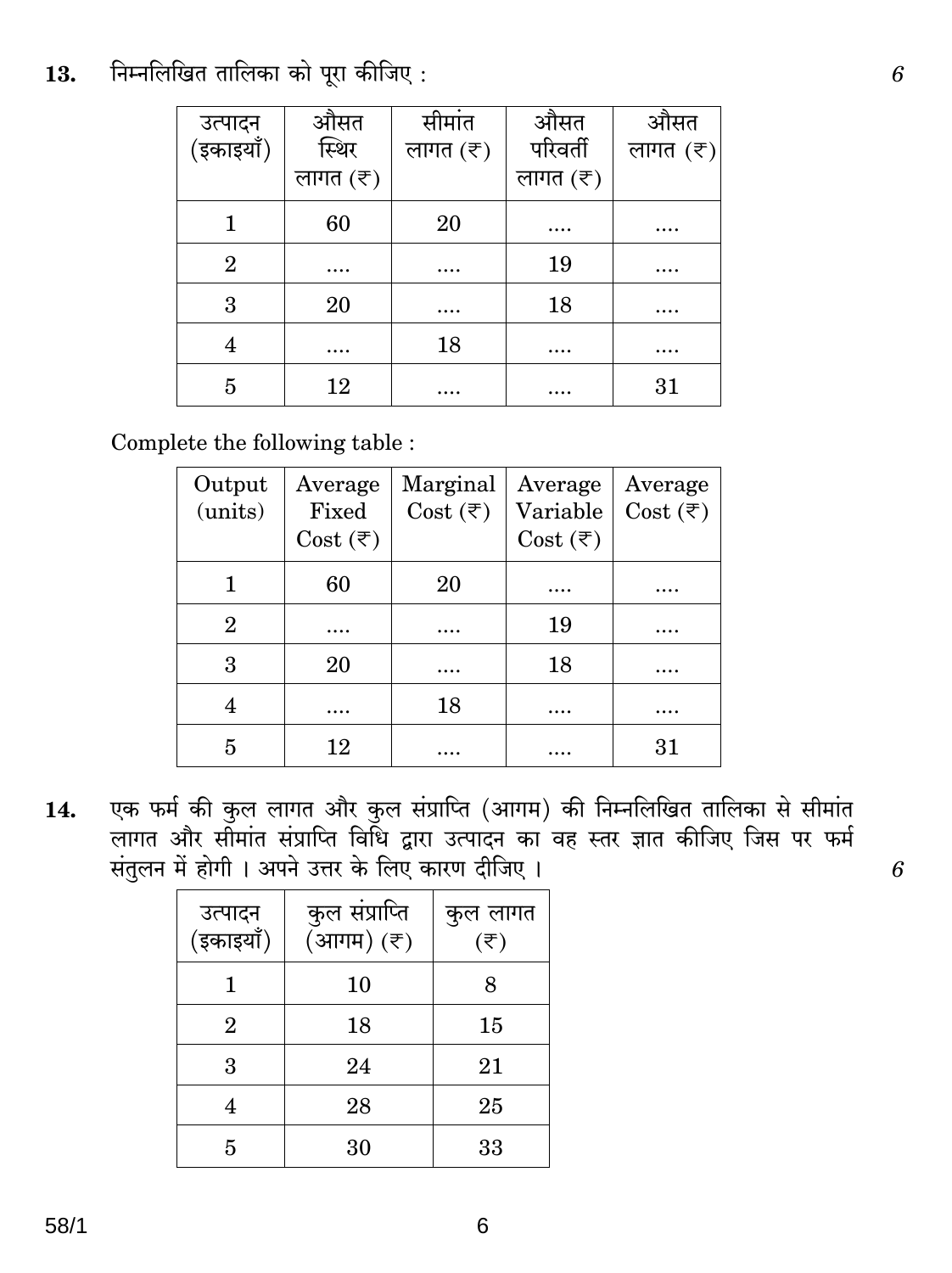From the following total cost and total revenue schedule of a firm, find out the level of output, using marginal cost and marginal revenue approach, at which the firm would be in equilibrium. Give reasons for vour answer.

| Output<br>(units) | Total<br>Revenue $(\overline{\tau})$ | Total<br>Cost $(\overline{\tau})$ |
|-------------------|--------------------------------------|-----------------------------------|
|                   | 10                                   |                                   |
| $\overline{2}$    | 18                                   | 15                                |
| 3                 | 24                                   | 21                                |
|                   | 28                                   | 25                                |
| 5                 | 30                                   | 33                                |

पूर्ण अल्पाधिकार और अपूर्ण अल्पाधिकार के बीच अंतर बताइए । अल्पाधिकार की "फर्मों 15. के बीच परस्पर निर्भरता" विशेषता की व्याख्या भी कीजिए ।

#### अथवा

एक तालिका की सहायता से माँग आधिक्य और पूर्ति आधिक्य के अर्थ समझाइए । इनके संतुलन क़ीमत पर प्रभाव की व्याख्या कीजिए।

Distinguish between perfect oligopoly and imperfect oligopoly. Also explain the "interdependence between the firms" feature of oligopoly.

#### OR.

Explain the meaning of excess demand and excess supply with the help of a schedule. Explain their effect on equilibrium price.

#### खण्ड ब **SECTION B**

- माँग जमाओं में शामिल हैं (सही विकल्प चुनिए) 16.
	- बचत खाता जमाएँ और सावधि जमाएँ (अ)
	- बचत खाता जमाएँ और चालु खाता जमाएँ (ब)
	- चालु खाता जमाएँ और सावधि जमाएँ (स)
	- $(5)$ सभी प्रकार की जमाएँ

6

6

 $\mathcal{I}_{\mathcal{L}}$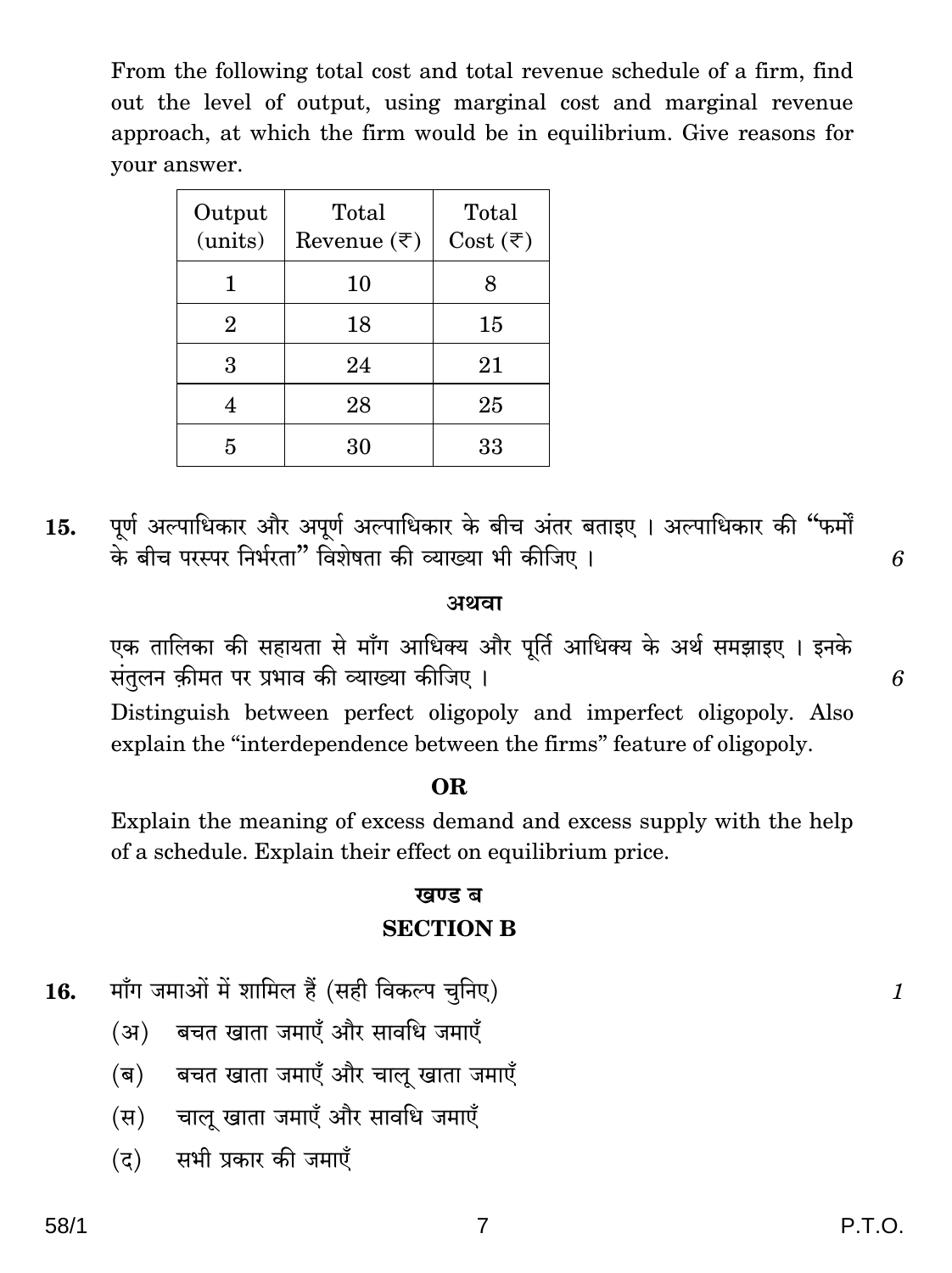Demand deposits include (Choose the correct alternative)

- Saving account deposits and fixed deposits  $(a)$
- Saving account deposits and current account deposits (b)
- Current account deposits and fixed deposits  $\Omega$
- $(b)$ All types of deposits
- सीमांत उपभोग प्रवृत्ति की परिभाषा दीजिए । 17. Define marginal propensity to consume.
- यदि सीमान्त उपभोग प्रवृत्ति सीमांत बचत प्रवृत्ति से अधिक है, तो गुणक का मूल्य (सही 18. विकल्प चुनिए)

 $\mathcal{I}_{\mathcal{L}}$ 

 $\mathcal{I}$ 

1

1

3

- $(3)$  2 से अधिक होगा
- $\overline{a}$ ) 2 से कम होगा
- $(H)$  2 के बराबर होगा
- $(7)$  5 के बराबर होगा

If the marginal propensity to consume is greater than marginal propensity to save, the value of the multiplier will be (Choose the correct alternative)

- $(a)$ greater than 2
- $less than 2$ (b)
- equal to 2  $\mathbf{c}$
- equal to 5 (d)
- सरकारी बजट की परिभाषा दीजिए। 19. Define Government budget.
- देशीय मुद्रा के मूल्यहास का क्या अर्थ है ? 20. What is meant by depreciation of domestic currency?
- एक उदाहरण की सहायता से वस्तुओं को अन्तिम वस्तुओं और मध्यवर्ती वस्तुओं में वर्गीकृत 21. करने का आधार समझाइए। Explain with the help of an example, the basis of classifying goods into final goods and intermediate goods.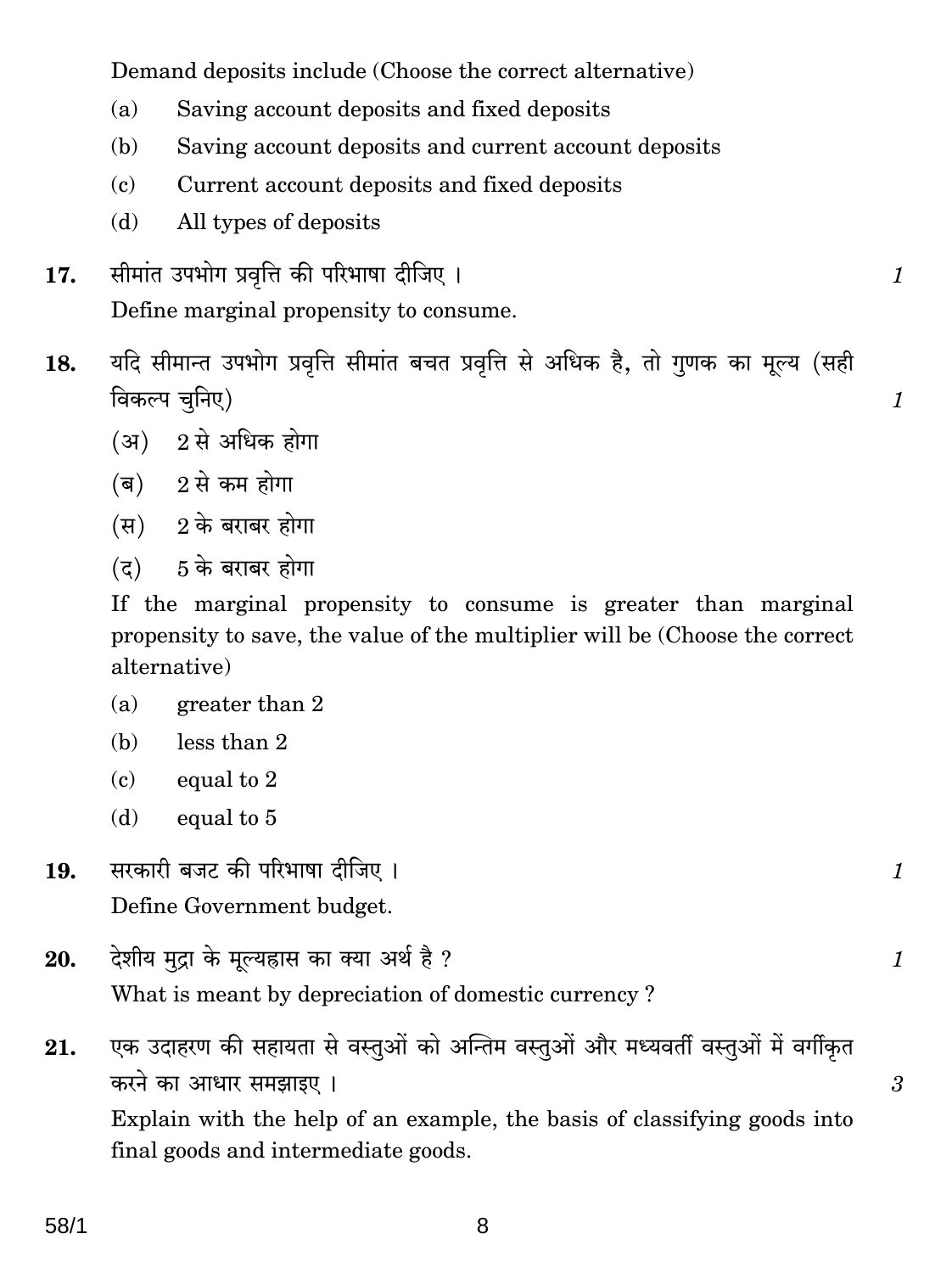#### अथवा

मुद्रा के "विनिमय का माध्यम" कार्य समझाइए । Explain "difficulty in storing wealth" problem faced in the barter system of exchange.

#### OR.

Explain the "medium of exchange" function of money.

- प्रत्यक्ष करों और अप्रत्यक्ष करों में भेद कीजिए । प्रत्येक का एक उदाहरण दीजिए । 23.  $\mathcal{S}$ Distinguish between direct taxes and indirect taxes. Give an example of each.
- केन्दीय बैंक के "बैकों का बैंक" कार्य की व्याख्या कीजिए । 24.  $\boldsymbol{4}$

#### अथवा

वाणिज्यिक बैंकों द्वारा साख निर्माण की प्रक्रिया की व्याख्या कीजिए । Explain the "bankers' bank" function of the central bank.

#### OR.

Explain the process of credit creation by commercial banks.

- एक अर्थव्यवस्था संतुलन में है । निम्नलिखित आँकडों से सीमांत बचत प्रवृत्ति का परिकलन 25. कीजिए :
	- $(31)$  आय = 10,000
	- $(a)$  स्वायत्त उपभोग = 500
	- (स) उपभोग व्यय = 8,000

An economy is in equilibrium. From the following data, calculate the marginal propensity to save:

- Income =  $10,000$  $(a)$
- Autonomous consumption  $= 500$ (b)
- $(c)$ Consumption expenditure  $= 8,000$

3

3

 $\overline{4}$ 

 $\overline{4}$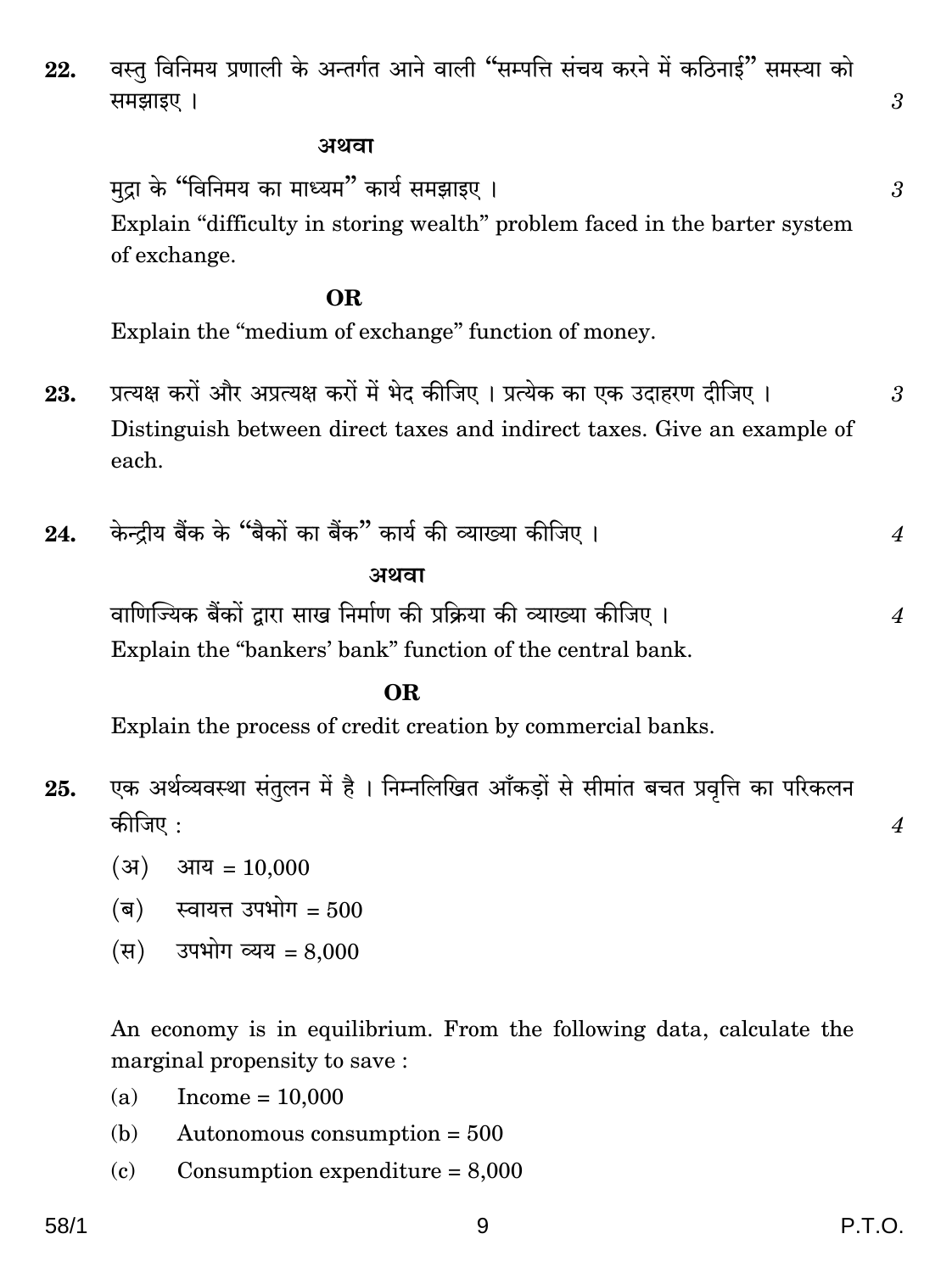अर्थव्यवस्था में आर्थिक स्थिरता लाने में सरकारी बजट कैसे सहायक हो सकता है ? 26. समझाइए।

Explain how government budget can be helpful in bringing economic stabilization in the economy.

भुगतान संतुलन लेखा के (अ) चालू खाता और पूँजीगत खाता के बीच, तथा (ब) स्वतंत्र 27. (स्वायत्त) सौदों और समायोजन हेतू सौदों के बीच भेद कीजिए । Distinguish (a) between current account and capital account, and (b) between autonomous transactions and accommodating transactions of balance of payments account.

व्यय विधि द्वारा राष्ट्रीय आय का आकलन करते समय जो सावधानियाँ बरती जानी चाहिए 28. उनकी व्याख्या कीजिए ।

#### अथवा

क्या निम्नलिखित को भारत के देशीय उत्पाद में शामिल किया जाएगा ? अपने उत्तर के लिए कारण टीजिए ।

- भारत में विदेशी कम्पनियों द्वारा अर्जित लाभ (अ)
- $(\overline{\mathbf{a}})$ भारत में रूसी दतावास में कार्यरत भारतीयों के वेतन
- भारतीय स्टेट बैंक की जापान में एक शाखा द्वारा अर्जित लाभ  $(\overline{H})$

Explain the precautions that should be taken while estimating national income by expenditure method.

#### OR.

Will the following be included in the domestic product of India? Give reasons for your answer.

- Profits earned by foreign companies in India  $(a)$
- (b) Salaries of Indians working in the Russian Embassy in India
- Profits earned by a branch of State Bank of India in Japan  $(c)$

10

6

6

 $\overline{\mathcal{A}}$ 

6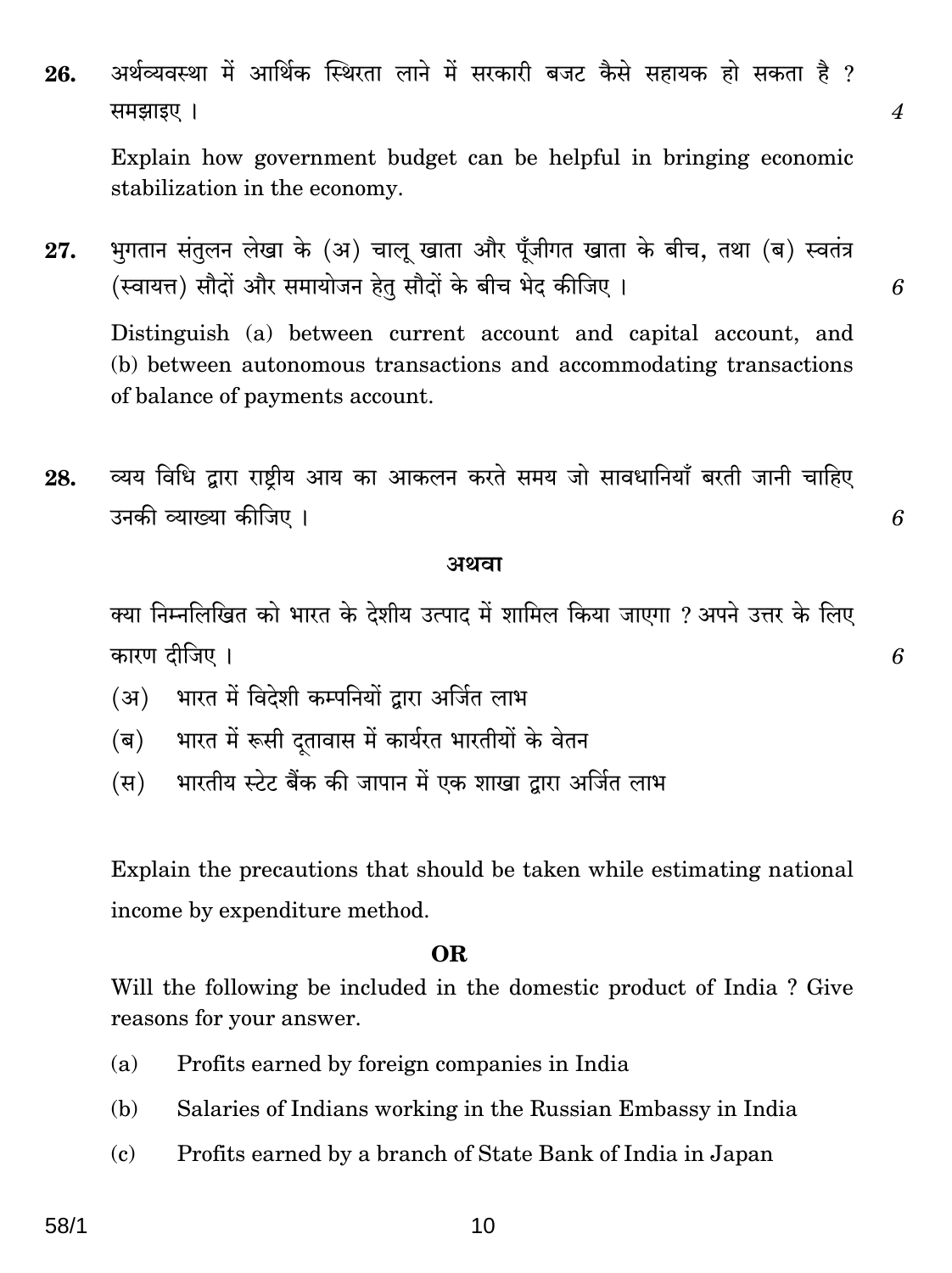(अ) राष्ट्रीय आय, तथा (ब) निवल राष्ट्रीय प्रयोज्य आय का परिकलन कीजिए: (ह करोड़ों में) कर्मचारियों का पारिश्रमिक  $(i)$ 2,000 किराया  $(ii)$ 400  $(iii)$ लाभ 900  $(iv)$ लाभांश 100  $(v)$ ब्याज 500 स्वनियोजितों की मिश्रित आय  $(vi)$ 7,000 विदेशों को निवल कारक आय  $(vii)$ 50 (viii) निवल निर्यात 60  $(ix)$ निवल अप्रत्यक्ष कर 300  $(x)$ मूल्यह्रास 150 विदेशों को निवल चालू हस्तांतरण  $\left(\mathrm{xi}\right)$ 30

Calculate (a) National Income, and (b) Net National Disposable Income:

|         |                                 | $(\bar{\tau}$ in crores) |
|---------|---------------------------------|--------------------------|
| (i)     | Compensation of employees       | 2,000                    |
| (ii)    | Rent                            | 400                      |
| (iii)   | Profit                          | 900                      |
| (iv)    | Dividend                        | 100                      |
| (v)     | Interest                        | 500                      |
| (vi)    | Mixed income of self-employed   | 7,000                    |
| (vii)   | Net factor income to abroad     | 50                       |
| (viii)  | Net exports                     | 60                       |
| (ix)    | Net indirect taxes              | 300                      |
| (x)     | Depreciation                    | 150                      |
| $(x_i)$ | Net current transfers to abroad | 30                       |

29.

6